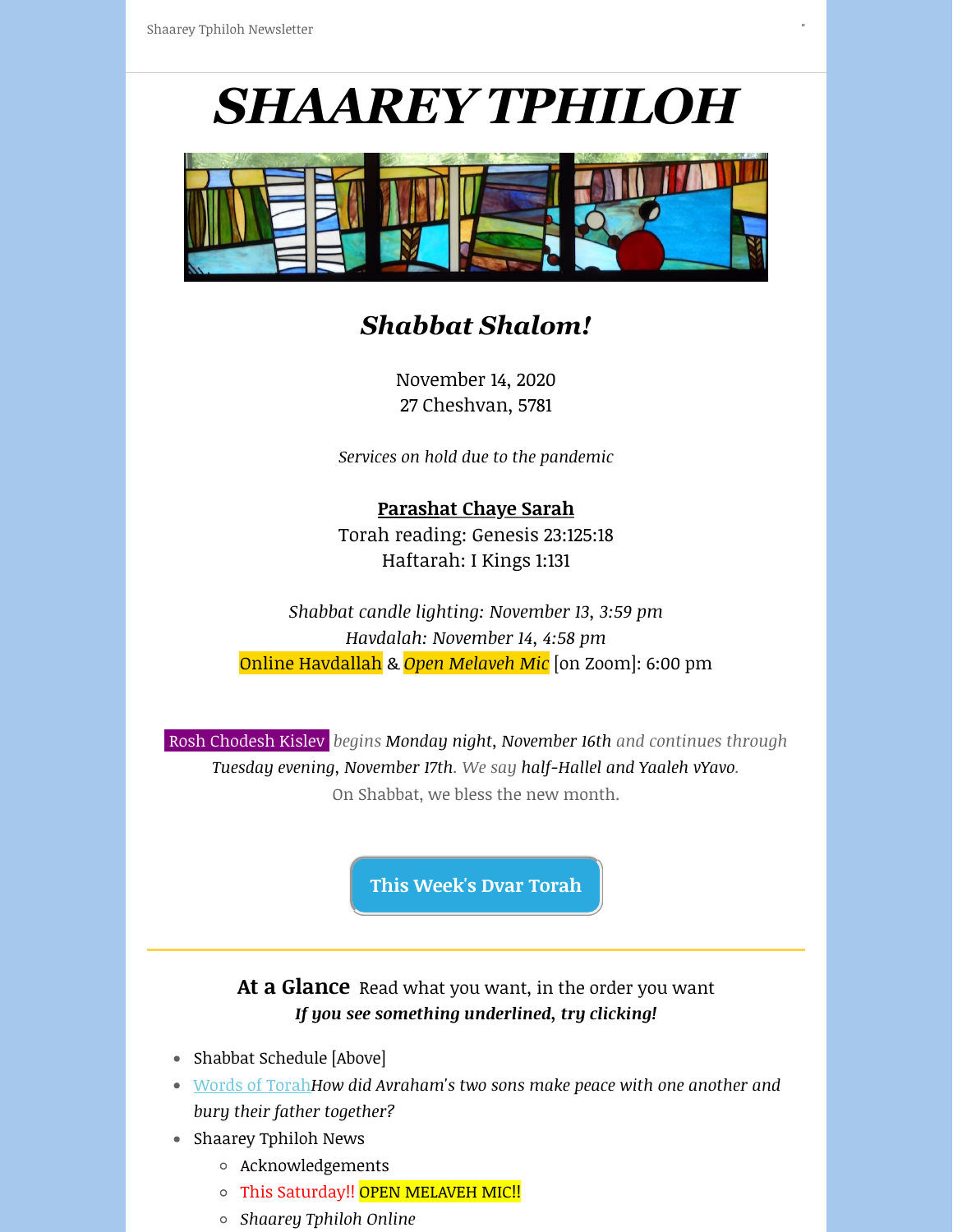- $\circ$  Refuah Shleimah
- Updates
- Yahrzeits
- [Stories from Mount Sinai Cemetery](https://mainesynagogue.us3.list-manage.com/track/click?u=0f66df177ad66102da0546e53&id=a30ed28799&e=41c50037b9)
- Community Resources & Events
	- [Maine Jewish Film Festival](https://mainesynagogue.us3.list-manage.com/track/click?u=0f66df177ad66102da0546e53&id=a3edd93ba9&e=41c50037b9) Now online!
	- [Jacob Cousins Memorial](https://mainesynagogue.us3.list-manage.com/track/click?u=0f66df177ad66102da0546e53&id=9cac364994&e=41c50037b9)
	- o [Sunday Simcha](https://mainesynagogue.us3.list-manage.com/track/click?u=0f66df177ad66102da0546e53&id=95dda656d7&e=41c50037b9)
	- o [Documenting Maine Jewry](https://mainesynagogue.us3.list-manage.com/track/click?u=0f66df177ad66102da0546e53&id=ac2a49d286&e=41c50037b9)
	- [JCA Community Calendar](https://mainesynagogue.us3.list-manage.com/track/click?u=0f66df177ad66102da0546e53&id=696b55c971&e=41c50037b9)
	- [Maine Jewish Museum](https://mainesynagogue.us3.list-manage.com/track/click?u=0f66df177ad66102da0546e53&id=687afb9832&e=41c50037b9)

**[Visit Our Website!](https://mainesynagogue.us3.list-manage.com/track/click?u=0f66df177ad66102da0546e53&id=d5520fc1a0&e=41c50037b9)**

**[Join Us on Facebook!](https://mainesynagogue.us3.list-manage.com/track/click?u=0f66df177ad66102da0546e53&id=bb6352a12d&e=41c50037b9)**

# Shaarey Tphiloh News

# **Acknowledgements**

Todah to *Roz Siegel* for a generous donation in beloved memory of *Fred Miller*.

Todah to *Arthur* and *Donna Silverman* for a generous donation in beloved memory of *Morris* and *Dora Brownstone and their children*, *David* and *Myers Brownstone*, *Frances Silverman*, *Sarah Epstein* and *Anne Prilutsky*.

Todah to *Adeline (Channah) Glovsky Hale* for a generous donation in beloved memory of her mother-in-law, *Charlotte Faye Hale (Chaya Feige bas Dovid)* and Mazal Tov to *Aryeh Shub- Yamamoto and his family* on becoming a Bar Mitzvah.

*This week!! Open Melaveh Mic!! This week!!*

### **This Saturday, November 14th at 6pm**

Calling all Maine Jewish artists! Poets! Storytellers! Singers! Musicians! Help us bring the joy of Shabbat into the dark hours of Saturday night with your song, your art, and your creative voice.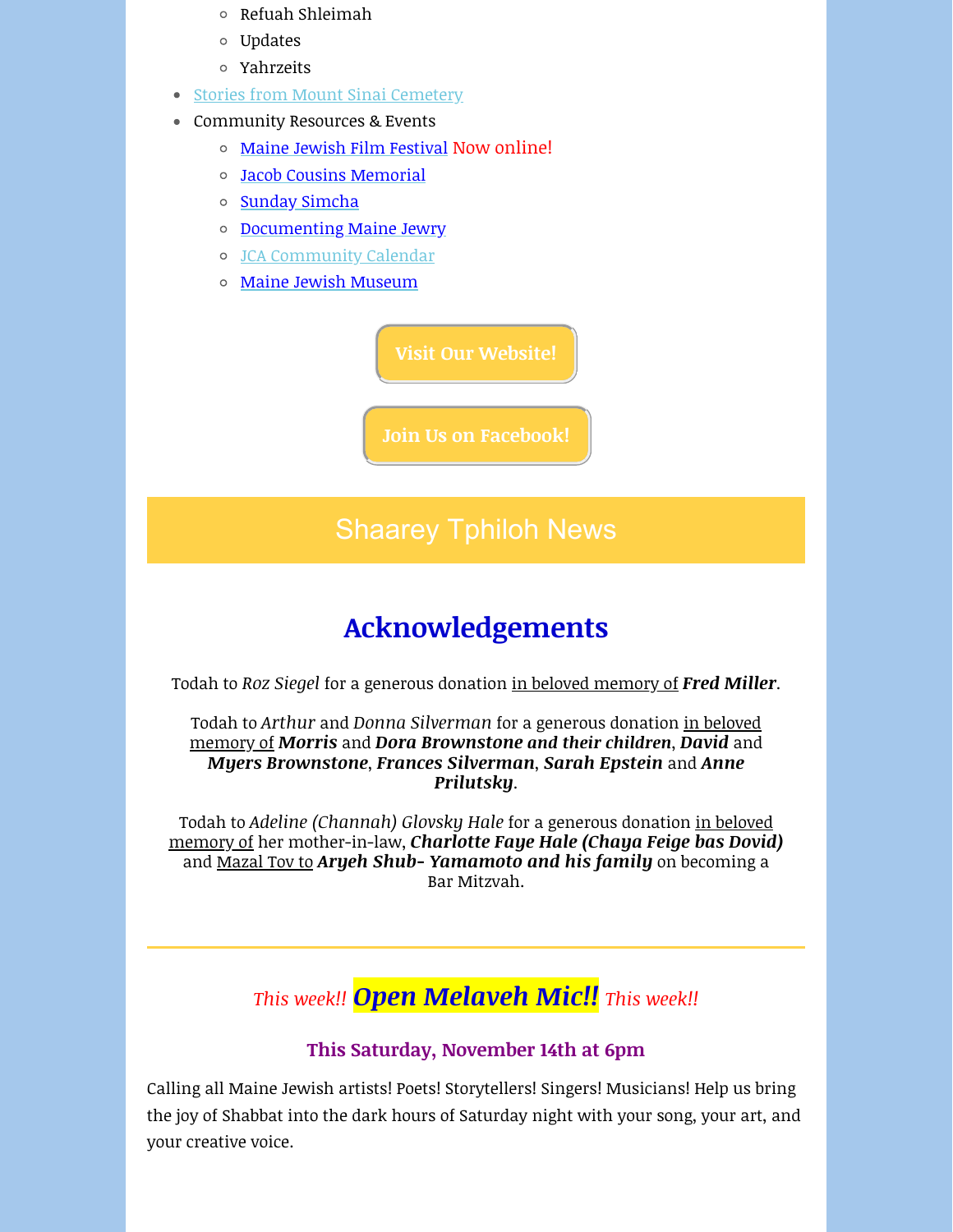Experience the songs and poetry of the people in your community after havdallah on Zoom:

[https://us02web.zoom.us/j/86253520510?pwd=dVhzSkoyZ0NwNkxJSkpJbU9COGpGdz09](https://mainesynagogue.us3.list-manage.com/track/click?u=0f66df177ad66102da0546e53&id=50f8e36167&e=41c50037b9)

Meeting ID: 862 5352 0510

Passcode: 331493

Email [Rabbi Shub](mailto:Rabbi@mainesynagogue.org?subject=Tuesday%20night%20learning%20%5Bvia%20ST%20e-newsletter%5D) at [rabbishub@gmail.com](mailto:rabbishub@gmail.com) before Shabbat to let him know what poetry, music, or art you would like to share.

## *Shaarey Tphiloh Online*

### **Friday 3 pm Pre-Shabbat Meditations**

When: *Friday afternoon* from 3:00 pm

Go to the [Congregation Shaarey Tphiloh Facebook group](https://mainesynagogue.us3.list-manage.com/track/click?u=0f66df177ad66102da0546e53&id=6f77c85277&e=41c50037b9) at 3:00 pm ET to hear Rabbi Shub's meditations on this week's Torah reading.

### **Saturday 6:00 pm Havdallah Online**

followed by... Open Melaveh Mic!!

#### When: *Saturday evening* from 6:00 pm

#### Where: [Facebook Live](https://mainesynagogue.us3.list-manage.com/track/click?u=0f66df177ad66102da0546e53&id=267360a103&e=41c50037b9)

Come together to mark the end of Shabbat and sing (or hum!) along with us. Then head over to this [special Zoom link](https://mainesynagogue.us3.list-manage.com/track/click?u=0f66df177ad66102da0546e53&id=4f6e8b2362&e=41c50037b9) (click the link on the left or see details above) to participate in the Open Melaveh Mic!!

### **Tuesday 7 pm Tuesday Night Learning: "Alms for the poor?"**

Come and learn some of the Jewish tradition's teachings on tzedakkah. *Please feel free to [email Rabbi Shub](mailto:Rabbi@mainesynagogue.org?subject=Tuesday%20night%20learning%20%5Bvia%20ST%20e-newsletter%5D) with any questions. Join us on Zoom from 7:00-*

> *8:15: https://us02web.zoom.us/j/797151978? [pwd=L2UwUlEzbTJpSGhRY2x5TW5DN0J2QT09](https://mainesynagogue.us3.list-manage.com/track/click?u=0f66df177ad66102da0546e53&id=86a4fba1ec&e=41c50037b9)*

*Meeting ID: 797 151 978 Password: 045797 You may also join by phone at +1-646-558-8656 and dialing the meeting ID: 797 151 978 when prompted.*

# **Refuah Shleimah, a Speedy Recovery!**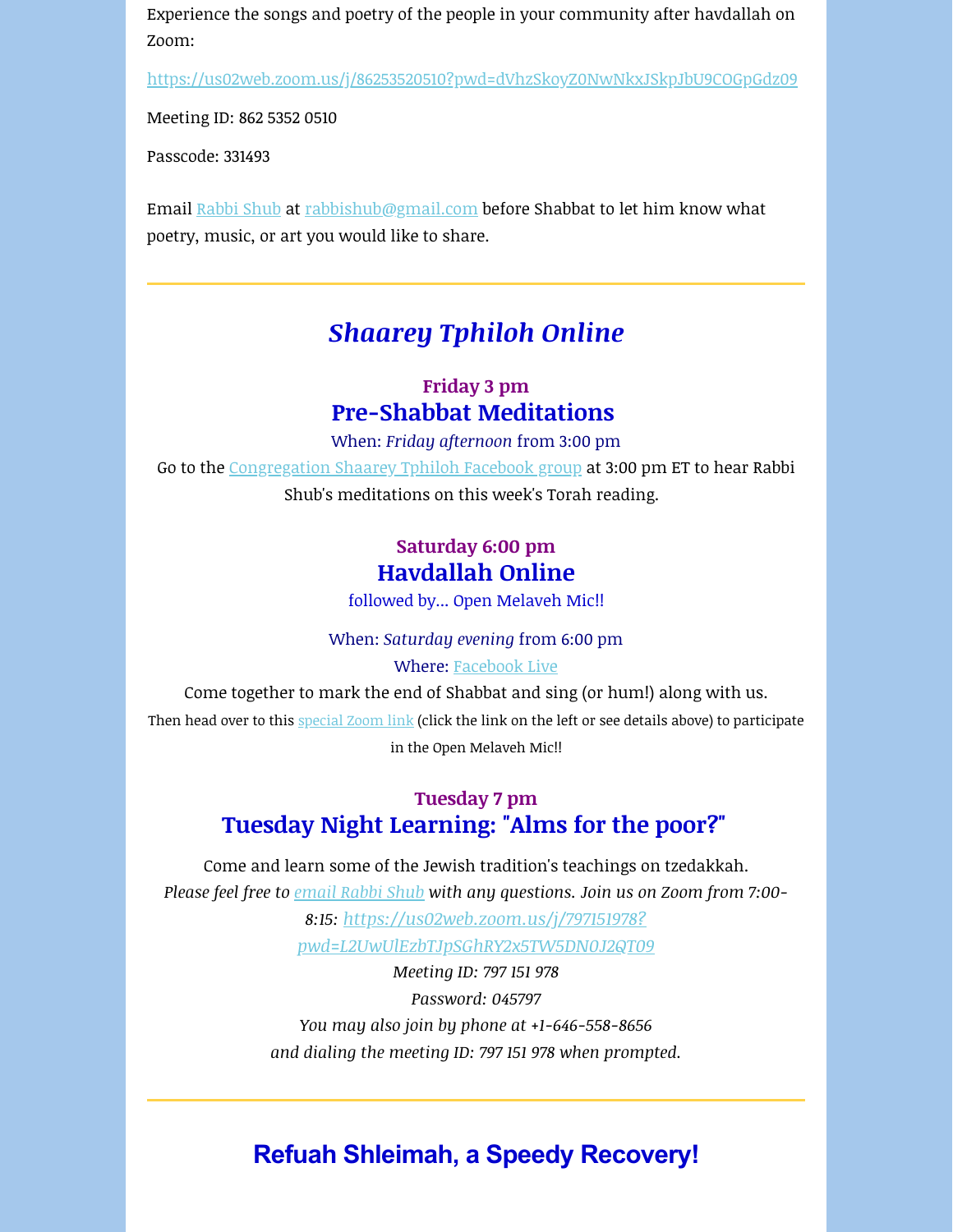Channa Bryndel bat Bluma Yoiel Meshilum Feish ben Ruchle Elisheva bat Ephraim Leah bat Doris Chaya Necha bat Leah Sarah Kayla bat Sarah Brucha bat Miriam Rochel Adina bat Bina

Carmela bat Mazal Miriam Tovah bat Gittel Akiva ben Sarah Deena bat Yehudit Zelda Norof Meir ben Helen Hannah bat Yonit Rochel Michal bat Sarah vYossell Perel Etzel bat Simah Bayla

#### **Dear Shaarey Tphiloh Community,**

Please let us know if there is anyone whose name you would like included in our service and announcements by **emailing us** Keep us updated through their recovery.

### **Updates**

Maine is beginning to re-open its economy gradually [under a controlled phased plan](https://mainesynagogue.us3.list-manage.com/track/click?u=0f66df177ad66102da0546e53&id=3cac43deb8&e=41c50037b9). For the most up to date information for the City of Portland, please check [here](https://mainesynagogue.us3.list-manage.com/track/click?u=0f66df177ad66102da0546e53&id=62a6257485&e=41c50037b9) and for the State of Maine, click [here](https://mainesynagogue.us3.list-manage.com/track/click?u=0f66df177ad66102da0546e53&id=e0b66156a6&e=41c50037b9).

While Shaarey Tphiloh remains closed for regular services out of public health concerns, we occasionally host *outdoors-only, mask-wearing, and socially-distanced, small gathering* while taking full precautionary measures.

We will keep you updated about additional programs and events listed under "Shaarey Tphiloh Online" as well as available resources with our weekly newsletters.

The Rabbi is happy to provide counseling and advice via [Rabbi@MaineSynagogue.org](mailto:rabbi@mainesynagogue.org?subject=Hello%20%5Bvia%20ST%20e-newsletter%5D). He is best reached between 3 and 5 pm on Mondays and Thursdays at (207) 613-5765.

Our office remains functioning via phone (207) 773-0693 and email ([Office@MaineSynagogue.org](mailto:mainshul@gmail.com?subject=%5Bvia%20ST%20newsletter%5D)).

*Stay safe and healthy!* 



Yahrzeits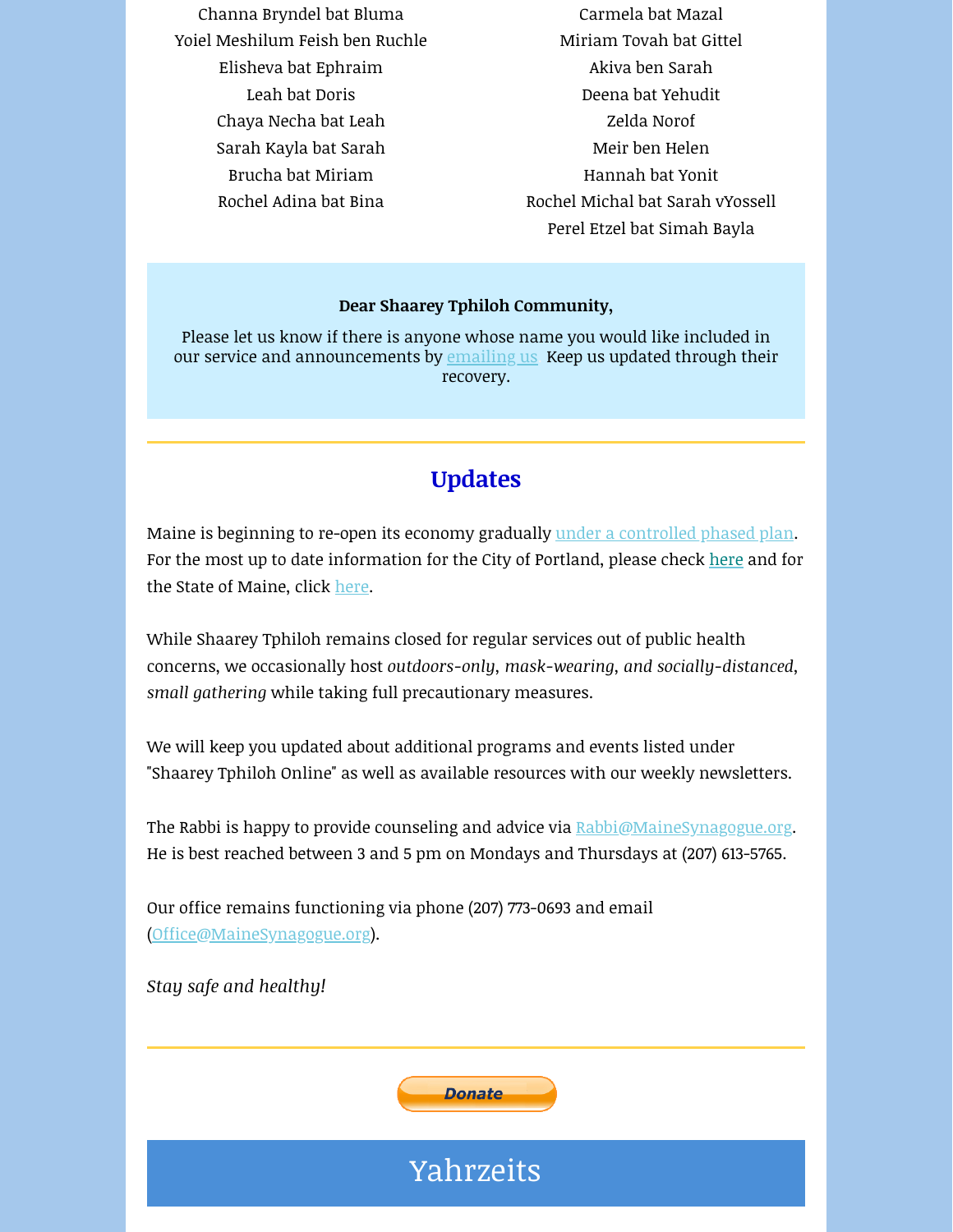#### **28 Cheshvan**

Dora Rudstein Howard Krantman

#### **29 Cheshvan**

Morris Leavitt

Rose Silverman

**1 Kislev** Rose Shatz

# Stories from Mount Sinai Cemetery



A note from Sherri Quint, Treasurer of Southern Maine Jewish Cemetery Association (SMJCA)

SMJCA will post a photo of a headstone and share what info we have. If you have a story, information or a photo, please share them with **[us.](mailto:info@smjca.org)**

Today we share the headstone of Machla Sapollabout 1873 4/11/1916. Click **[HERE](https://mainesynagogue.us3.list-manage.com/track/click?u=0f66df177ad66102da0546e53&id=4be97c4b38&e=41c50037b9)** to read more about Machla and her family.

### Community Resources & Events

### **MJFF: Maine Jewish Film Festival** *Saturday, Nov. 7 through Sunday, Nov. 15*

[2020 MJFF](https://mainesynagogue.us3.list-manage.com/track/click?u=0f66df177ad66102da0546e53&id=e3794ef708&e=41c50037b9) features a fascinating collection of films from around the world. Offerings include a gripping drama about a youth orchestra of Palestinians and Israeli Jews, a documentary about the only Arab recognized as righteous among nations by Israel, and a romantic story about an ex German POW who became a sports hero in England after WWII. Youll meet the wildlife photographer whose great white whale was a polar bear, the Yiddish poet who was rescued by Stalin and the gay Mormon stand-up comic studying for his bar mitzvah. Special programs give the opportunity to meet filmmakers, artists and experts who add so much to the festival experience.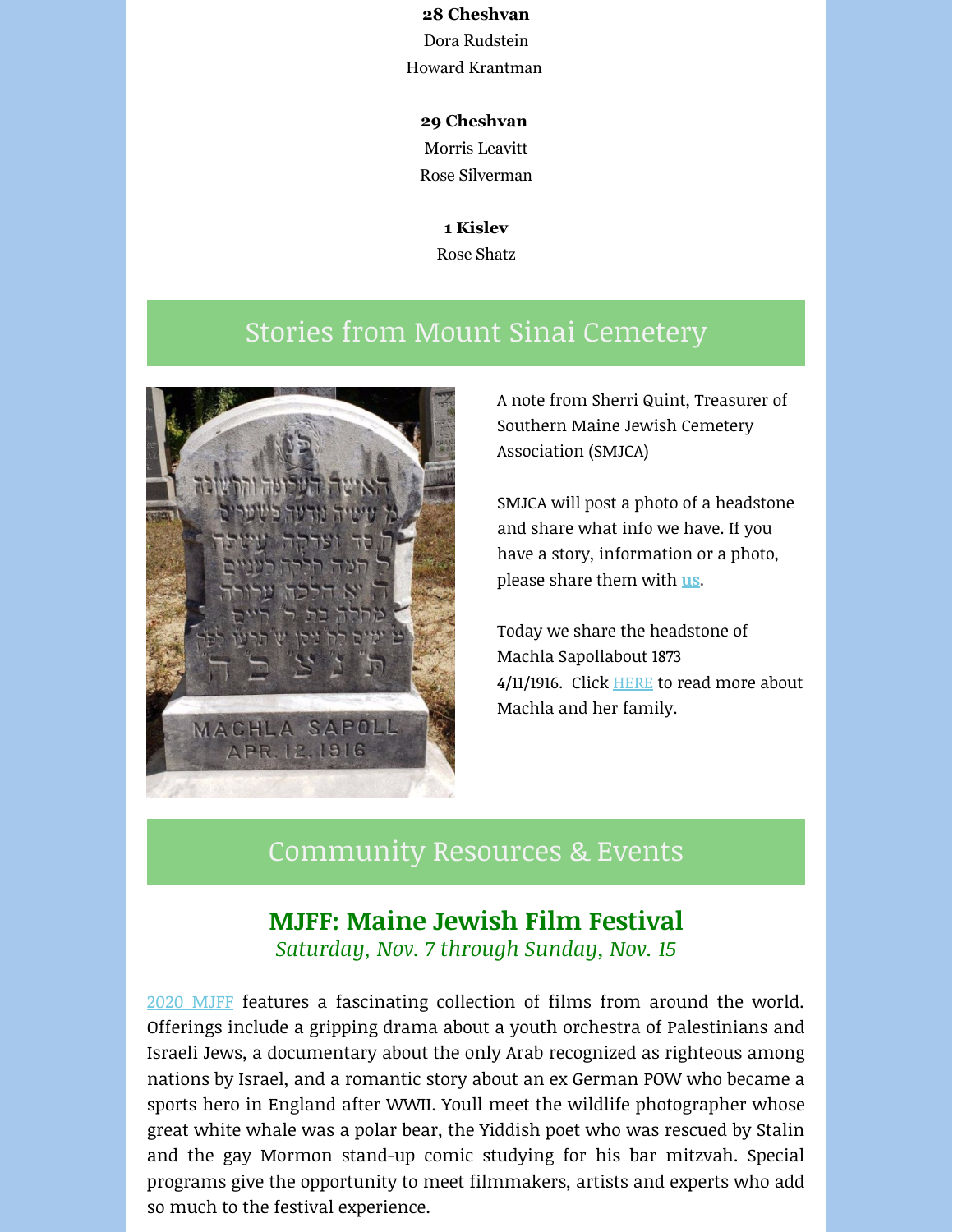# Jacob Cousins Memorial





Unveiled in September 1935, the Jacob Cousins Memorial was part of an ongoing nationwide effort to highlight both the patriotism of Jewish Americans and their contribution during times of conflict. The memorial is a key artifact in the history of the Jewish community in southern Maine linking past to present and inspiring visitors to remember, respect and contemplate the cost of war.

The memorial was significantly renovated with extensive bench seating for viewing it and Casco Bay. The restoration was officially opened on October 1, 2018. *Shaarey Tphiloh is proud to be one of the community sponsors of this memorial*. Friends of the Eastern Promenade is continuing to raise funds to cover the cost of the recent redesign of this historic landmark.

To donate to this important cause, visit [here.](https://mainesynagogue.us3.list-manage.com/track/click?u=0f66df177ad66102da0546e53&id=23e86fa705&e=41c50037b9)

### **Sunday Simcha!** - Tune in **online** or at WMPG 90.9 FM. *Every* **Sunday Morning - 6:30 to 8:30 am**

Hosts: Hillel, Barbara Merson, *our very own Natan Kahn*, and Ben Naftali

Sunday Simcha is the only Jewish music program in Maine and northern New England and one of only a handful of Jewish music radio shows in the United States. Shows are wildly eclecticone of the few Jewish shows to feature modern, diverse, and cutting-edge recordings in addition to traditional music.

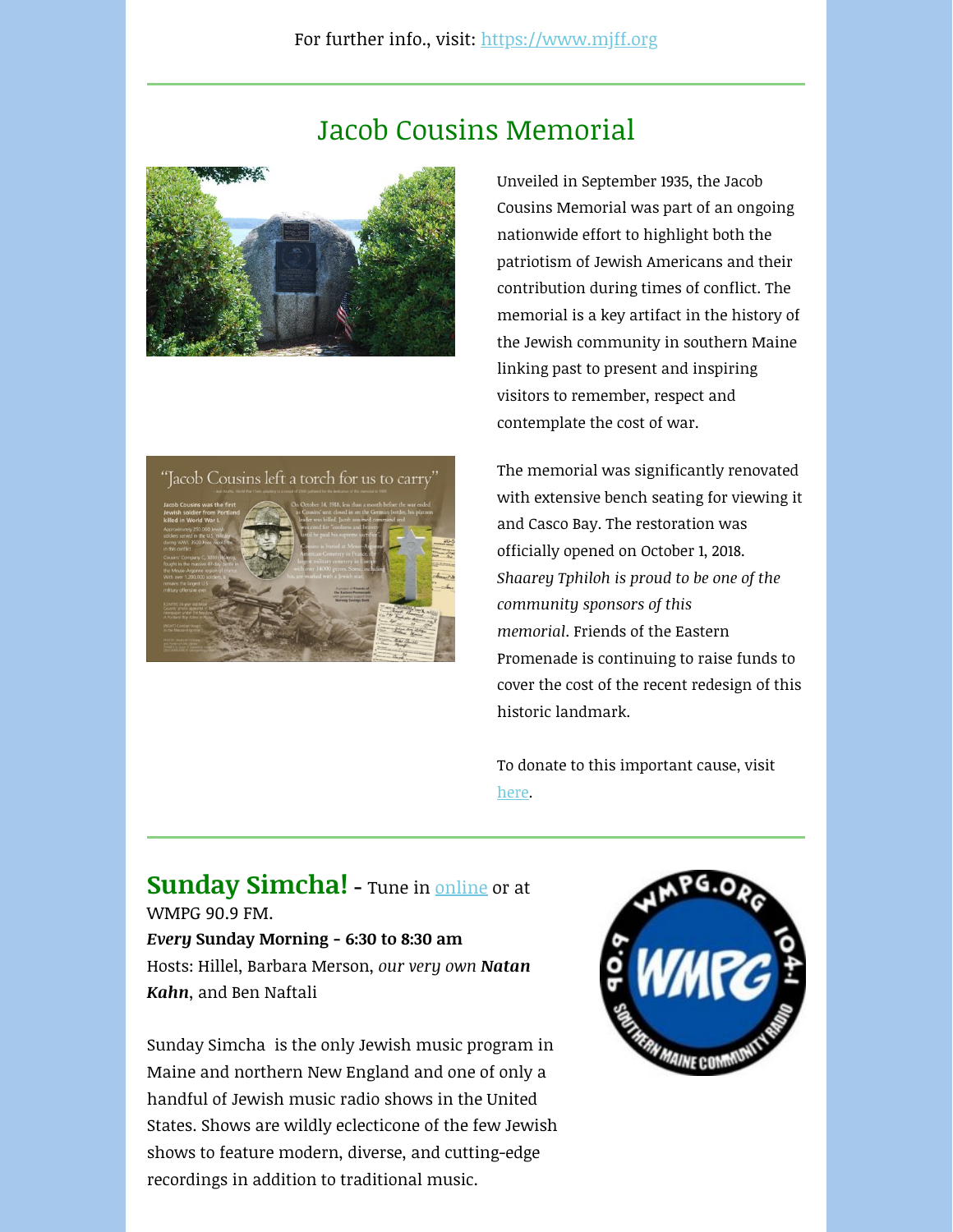### *If you are interested in becoming a DJ, contact WMPG [here](https://mainesynagogue.us3.list-manage.com/track/click?u=0f66df177ad66102da0546e53&id=4ad4d403c9&e=41c50037b9).*



[Documenting Maine Jewry](https://mainesynagogue.us3.list-manage.com/track/click?u=0f66df177ad66102da0546e53&id=a1311fa984&e=41c50037b9) documents the history of Maine Jews and has wonderful archival materials online at [mainejews.org.](https://mainesynagogue.us3.list-manage.com/track/click?u=0f66df177ad66102da0546e53&id=ea09721dad&e=41c50037b9)



For the latest information on classes [and events through the](https://mainesynagogue.us3.list-manage.com/track/click?u=0f66df177ad66102da0546e53&id=5269fb0f93&e=41c50037b9) JCA.... Go to the events calendar



# Maine Jewish Museum

Temporarily closed For more information, please [click here](https://mainesynagogue.us3.list-manage.com/track/click?u=0f66df177ad66102da0546e53&id=eb7078cdb1&e=41c50037b9) or on the logo above.

> **400 Deering Ave Portland, ME 04103 mainesynagogue.com maineshul@gmail.com (207) 773-0693**